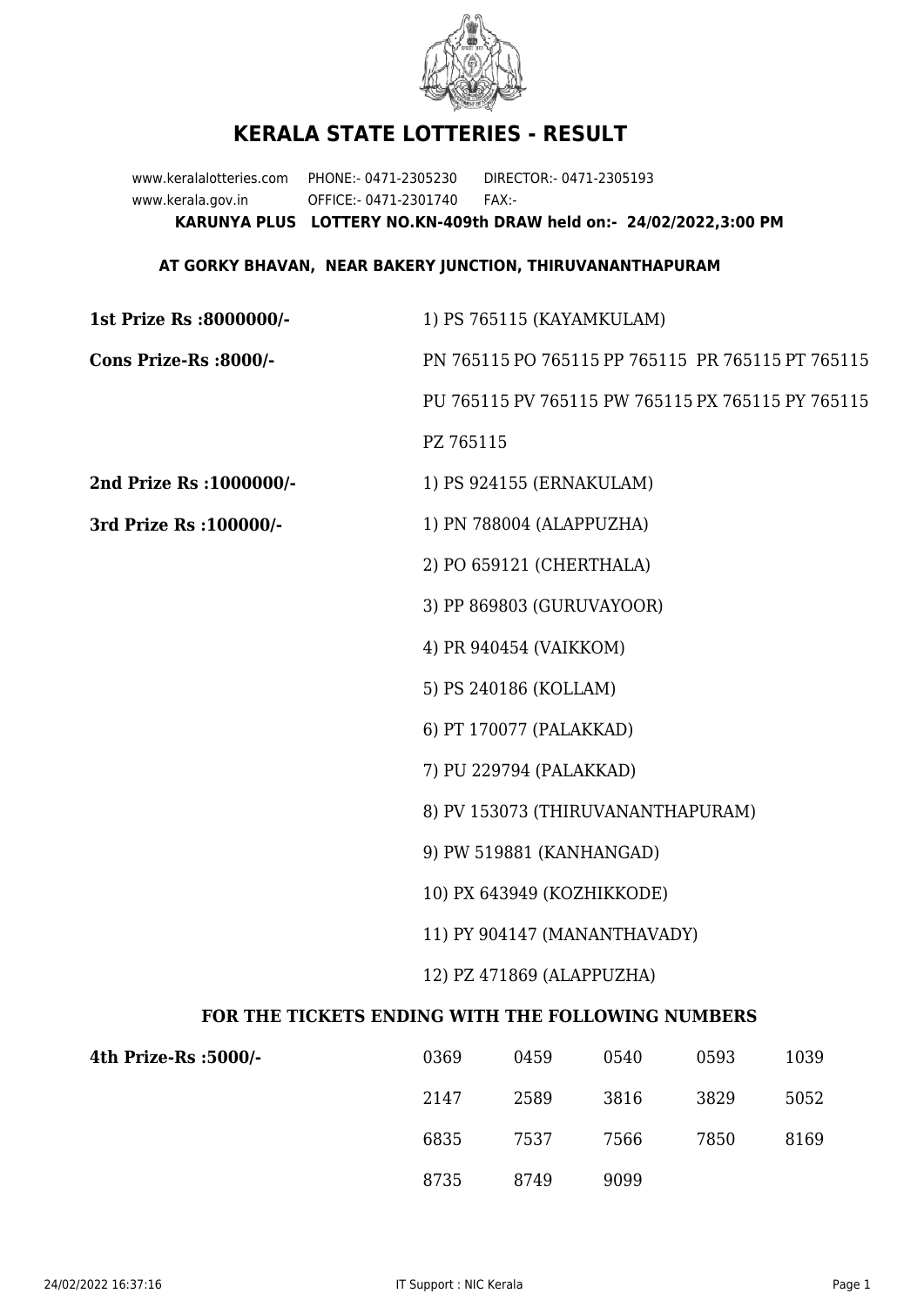| 5th Prize-Rs : 1000/- | 0586 | 1315 | 1428 | 1802 | 1989 |
|-----------------------|------|------|------|------|------|
|                       | 1991 | 2139 | 2655 | 2665 | 2683 |
|                       | 2871 | 3452 | 3860 | 3948 | 4308 |
|                       | 4398 | 4599 | 4926 | 5164 | 5554 |
|                       | 5569 | 5611 | 5723 | 5978 | 6546 |
|                       | 6776 | 7097 | 8320 | 8365 | 8779 |
|                       | 8999 | 9604 | 9608 | 9837 |      |
| 6th Prize-Rs :500/-   | 0019 | 0026 | 0200 | 0242 | 0476 |
|                       | 0516 | 0647 | 0663 | 0820 | 0847 |
|                       | 1290 | 1303 | 1421 | 1423 | 1453 |
|                       | 1671 | 1696 | 1778 | 1815 | 1904 |
|                       | 2013 | 2014 | 2239 | 2329 | 2442 |
|                       | 2504 | 2549 | 2586 | 2622 | 2841 |
|                       | 2943 | 3219 | 3281 | 3580 | 3660 |
|                       | 3703 | 4001 | 4061 | 4410 | 4744 |
|                       | 4978 | 5040 | 5192 | 5220 | 5238 |
|                       | 5338 | 5376 | 5392 | 5452 | 5539 |
|                       | 5683 | 5865 | 5987 | 6426 | 6563 |
|                       | 6565 | 6590 | 6618 | 6797 | 6838 |
|                       | 6935 | 7162 | 7329 | 7376 | 7459 |
|                       | 7620 | 7715 | 8016 | 8099 | 8255 |
|                       | 8688 | 9234 | 9283 | 9492 | 9516 |
|                       | 9521 | 9749 | 9797 | 9818 | 9869 |
| 7th Prize-Rs : 100/-  | 0129 | 0173 | 0220 | 0338 | 0342 |
|                       | 0370 | 0601 | 0611 | 0716 | 0909 |
|                       | 0947 | 0965 | 1061 | 1209 | 1237 |
|                       | 1277 | 1296 | 1301 | 1306 | 1480 |
|                       | 1515 | 1618 | 1691 | 1699 | 1768 |
|                       | 1775 | 1811 | 1831 | 1936 | 2020 |